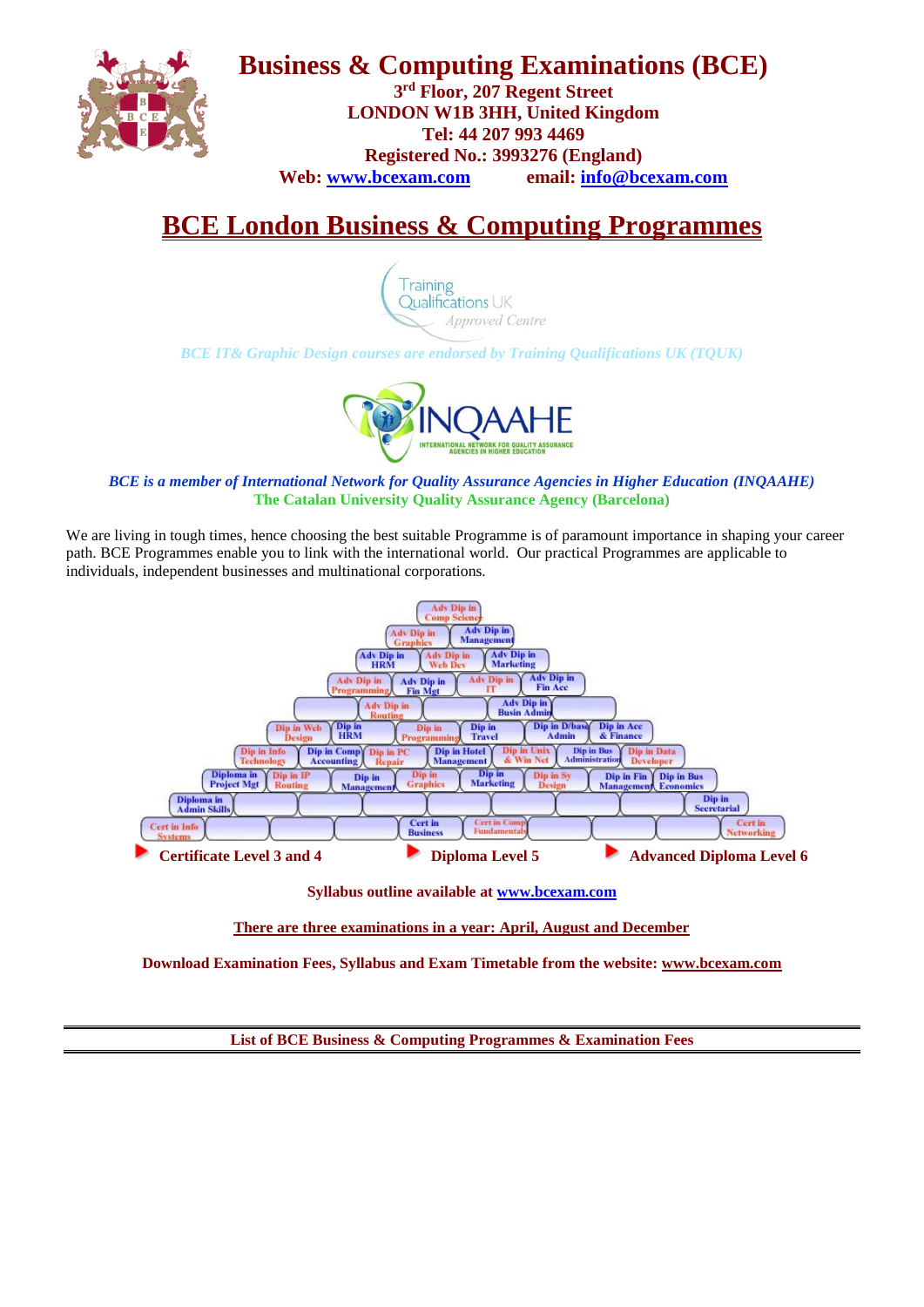

## **Your education is a story; changed by BCE Programme …… this is a journey not a destination**

| Programmes that need no introduction!            |                                                                     |                                                                   |  |  |
|--------------------------------------------------|---------------------------------------------------------------------|-------------------------------------------------------------------|--|--|
|                                                  | <b>Business Programmes Listing</b>                                  |                                                                   |  |  |
|                                                  | 1. Accounting                                                       |                                                                   |  |  |
| Level 5 Diploma in Accounting & Finance          | <b>Level 6 Advanced Diploma in Corporate</b>                        | <b>Level 5 Diploma in Computerised</b>                            |  |  |
| (519)                                            | <b>Financial Reporting (520)</b>                                    | <b>Accounting (333)</b>                                           |  |  |
| Financial Accounting                             | <b>Advanced Financial Reporting</b>                                 | <b>Windows Operating System</b>                                   |  |  |
| $\bullet$                                        | $\bullet$                                                           | $\bullet$                                                         |  |  |
| Corporate Finance                                | <b>Advanced Management Accounting</b>                               | Accounting for Computerised Accounting                            |  |  |
| $\bullet$                                        | $\bullet$                                                           | $\bullet$                                                         |  |  |
| Auditing & Assurance<br>$\bullet$                | Quantitative Methods for Business                                   | Accounting Information System<br>$\bullet$                        |  |  |
| <b>Management Accounting</b>                     | Financial Accounting Theory                                         | <b>Excel Accounting</b>                                           |  |  |
| $\bullet$                                        | $\bullet$                                                           | $\bullet$                                                         |  |  |
| Taxation *                                       | Project Risk Management                                             | Quickbooks Accounting                                             |  |  |
| $\bullet$                                        | $\bullet$                                                           | $\bullet$                                                         |  |  |
| Forensic Accounting                              | Project (Coursework)                                                | Sage/Pastel/Tally/Myob Accounting +                               |  |  |
| $\bullet$                                        | $\bullet$                                                           | $\bullet$                                                         |  |  |
| Project (Coursework)<br>$\bullet$                |                                                                     | Project (Coursework)<br>$\bullet$                                 |  |  |
|                                                  | 2. Business Administration                                          |                                                                   |  |  |
| Level 4 Certificate in Business Studies &        | Level 5 Diploma in Business Admin &                                 | <b>Level 6 Advanced Diploma in Business</b>                       |  |  |
| <b>Internet Technology (301)</b>                 | <b>Computer Systems (501)</b>                                       | <b>Admin &amp; Database Technology (900)</b>                      |  |  |
| HTML Internet Technology                         | <b>Business Computer Systems</b>                                    | Management Information Systems & SQL                              |  |  |
| $\bullet$                                        | $\bullet$                                                           | $\bullet$                                                         |  |  |
| <b>Accounting Principles</b>                     | Accounting                                                          | Human Resource Management                                         |  |  |
| $\bullet$                                        | $\bullet$                                                           | $\bullet$                                                         |  |  |
| <b>Business Communication</b><br>$\bullet$       | <b>Business Administration</b>                                      | <b>Marketing Management</b><br>$\bullet$                          |  |  |
| <b>Business Organisation</b><br>$\bullet$        | Economics                                                           | <b>Management Accounting</b><br>$\bullet$                         |  |  |
| <b>Business Maths</b>                            | <b>Business Ethics</b>                                              | <b>Financial Management</b>                                       |  |  |
| $\bullet$                                        | $\bullet$                                                           | $\bullet$                                                         |  |  |
| Project (Coursework)                             | Project (Coursework)                                                | Project (Coursework)                                              |  |  |
| $\bullet$                                        | $\bullet$                                                           | $\bullet$                                                         |  |  |
| 3. Project Management                            | 5. Management                                                       | <b>6. Human Resource</b>                                          |  |  |
| Level 5 Diploma in Project Mgt (888)             | <b>Level 5 Diploma in Management (890)</b>                          | Level 5 Diploma in HRM (630)                                      |  |  |
| Project Management Skills                        | <b>Operations Management</b>                                        | Human Resource Management                                         |  |  |
| $\bullet$                                        | $\bullet$                                                           | $\bullet$                                                         |  |  |
| Project Management Information Systems           | <b>Business Strategy</b>                                            | Organisational Behaviour                                          |  |  |
| $\bullet$                                        | $\bullet$                                                           | $\bullet$                                                         |  |  |
| <b>Business Analysis</b>                         | Organisational Management                                           | Managing the Labour Market                                        |  |  |
| $\bullet$                                        | $\bullet$                                                           | $\bullet$                                                         |  |  |
| Project Quality Management                       | <b>International Business Management</b>                            | Labour Law                                                        |  |  |
| $\bullet$                                        | $\bullet$                                                           | $\bullet$                                                         |  |  |
| Project Risk Management                          | <b>Business Law</b>                                                 | Training & Development                                            |  |  |
| $\bullet$                                        | $\bullet$                                                           | $\bullet$                                                         |  |  |
| Project (Coursework)                             | Project (Coursework)                                                | Project (Coursework)                                              |  |  |
| $\bullet$                                        | $\bullet$                                                           | $\bullet$                                                         |  |  |
| Level 6 Adv Diploma in Project Mgt (889)         | <b>Level 6 Advanced Diploma in</b>                                  | <b>Level 6 Advanced Diploma in Human</b>                          |  |  |
| Adv. Project Management Skills                   | <b>Management</b> (891)                                             | <b>Resources Management (631)</b>                                 |  |  |
| $\bullet$                                        | Project Management Skills                                           | Project Management Skills                                         |  |  |
| Project Mgt Planning & Process Implem.           | $\bullet$                                                           | $\bullet$                                                         |  |  |
| $\bullet$<br>Microsoft Project<br>$\bullet$      | Entrepreneurship<br>$\bullet$                                       | Organisational Development<br>$\bullet$                           |  |  |
| Agile Project Management                         | <b>Strategic Management</b>                                         | <b>Industrial Organisation</b>                                    |  |  |
| $\bullet$                                        | $\bullet$                                                           | $\bullet$                                                         |  |  |
| Project Monitoring & Evaluation                  | <b>Business Statistics</b>                                          | <b>Business Research Methods</b>                                  |  |  |
| $\bullet$                                        | $\bullet$                                                           | $\bullet$                                                         |  |  |
| Project Management Tools & Techniques            | <b>International Politics</b>                                       | Ethics in Management                                              |  |  |
| $\bullet$                                        | $\bullet$                                                           | $\bullet$                                                         |  |  |
| Project Mgt for Dev Org(NGOs)                    | Project (Coursework)                                                | Project (Coursework)                                              |  |  |
| $\bullet$                                        | $\bullet$                                                           | $\bullet$                                                         |  |  |
| Project (Coursework)<br>$\bullet$                |                                                                     |                                                                   |  |  |
|                                                  | 4. Business Economics - Level 5 Diploma in Business Economics (870) |                                                                   |  |  |
| <b>Business Finance</b>                          | International Trade & Policy                                        | Real Estate Management                                            |  |  |
| <b>Managerial Economics</b>                      | Economics<br>$\bullet$                                              | Project (Coursework)<br>$\bullet$                                 |  |  |
| 7. Marketing                                     | 8. Finance                                                          | 9. Administrative                                                 |  |  |
| <b>Level 5 Diploma in Marketing (880)</b>        | Level 5 Diploma in Finance (530)                                    | Level 5 Diploma in Administrative Assistant (677)                 |  |  |
| Services Marketing & Management                  | <b>Public Finance</b>                                               | Help Desk & Problem Solving Skills                                |  |  |
| $\bullet$                                        | $\bullet$                                                           | $\bullet$                                                         |  |  |
| Sales Management                                 | Financial Markets & Investments                                     | Accounting                                                        |  |  |
| $\bullet$                                        | $\bullet$                                                           | $\bullet$                                                         |  |  |
| Purchasing & Supply Management                   | Financial & Managerial Accounting                                   | <b>Business Management</b>                                        |  |  |
| $\bullet$                                        | ٠                                                                   | $\bullet$                                                         |  |  |
| <b>Marketing Management</b>                      | <b>Financial Management</b>                                         | Business Legal & Regulatory Environment                           |  |  |
| $\bullet$                                        | $\bullet$                                                           | $\bullet$                                                         |  |  |
| Retail Management                                | Corporate Governance                                                | Personal Finance                                                  |  |  |
| $\bullet$                                        | $\bullet$                                                           | $\bullet$                                                         |  |  |
| Project (Coursework)                             | Project (Coursework)                                                | Project (Coursework)                                              |  |  |
| $\bullet$                                        | $\bullet$                                                           | $\bullet$                                                         |  |  |
| <b>Level 6 Adv Diploma in Marketing (881)</b>    | Level 6 Adv Diploma in Finance (531)                                | <b>Level 5 Diploma in Secretarial Studies (777)</b>               |  |  |
| Consumer Behaviour<br>$\bullet$                  | Corporate Financial Management<br>$\bullet$                         | Computer Keyboard, Typing &<br>$\bullet$<br>WordProcessing Skills |  |  |
| <b>International Marketing</b>                   | <b>Financial Risk Management</b>                                    | Accounting                                                        |  |  |
| $\bullet$                                        | $\bullet$                                                           | $\bullet$                                                         |  |  |
| <b>Strategic Marketing</b>                       | Quantitative Methods for Business                                   | <b>Business Office Skills</b>                                     |  |  |
| $\bullet$                                        | ٠                                                                   | $\bullet$                                                         |  |  |
| Marketing Research                               | Finance Theory                                                      | <b>Business Legal Documents</b>                                   |  |  |
| $\bullet$                                        | $\bullet$                                                           | $\bullet$                                                         |  |  |
| <b>Advertising Management</b>                    | Economics of Social Issues                                          | Managerial Comm & Interpersonal Skills                            |  |  |
| $\bullet$                                        | $\bullet$                                                           | $\bullet$                                                         |  |  |
| Project (Coursework)                             | Project (Coursework)                                                | Project (Coursework)                                              |  |  |
| $\bullet$                                        | $\bullet$                                                           | $\bullet$                                                         |  |  |
| 10. Hospitality                                  | Level 5 Diploma in Travel & Tourism                                 | * Taxation. Syllabus to be tailor made to                         |  |  |
| <b>Level 5 Diploma in Hotel Management (610)</b> | <b>Management</b> (620)                                             | conform to local tax pertaining to Centre                         |  |  |
| Front Office Management<br>$\bullet$             | Tourism Management<br>$\bullet$                                     | country; hence exam questions will be based                       |  |  |
| Food & Beverage Management<br>$\bullet$          | Travel & Tourism Marketing<br>$\bullet$                             | on country taxation system.                                       |  |  |
| <b>Hospitality Management</b><br>$\bullet$       | Tourism Law<br>$\bullet$                                            | † Sage/Pastel/Tally/Myob Computerised                             |  |  |
| Hospitality Managerial Accounting<br>$\bullet$   | World Geography<br>$\bullet$                                        | <b>Accounting Packages - Centre to choose only</b>                |  |  |
| Hospitality Strategic Management<br>$\bullet$    | GDS Fares and Ticketing                                             | one package from the list. However, if Centre                     |  |  |
| Project (Coursework)                             | Project (Coursework)<br>$\bullet$                                   | opts for more than one; examination fee of ££5                    |  |  |
|                                                  |                                                                     | per each extra package applies.                                   |  |  |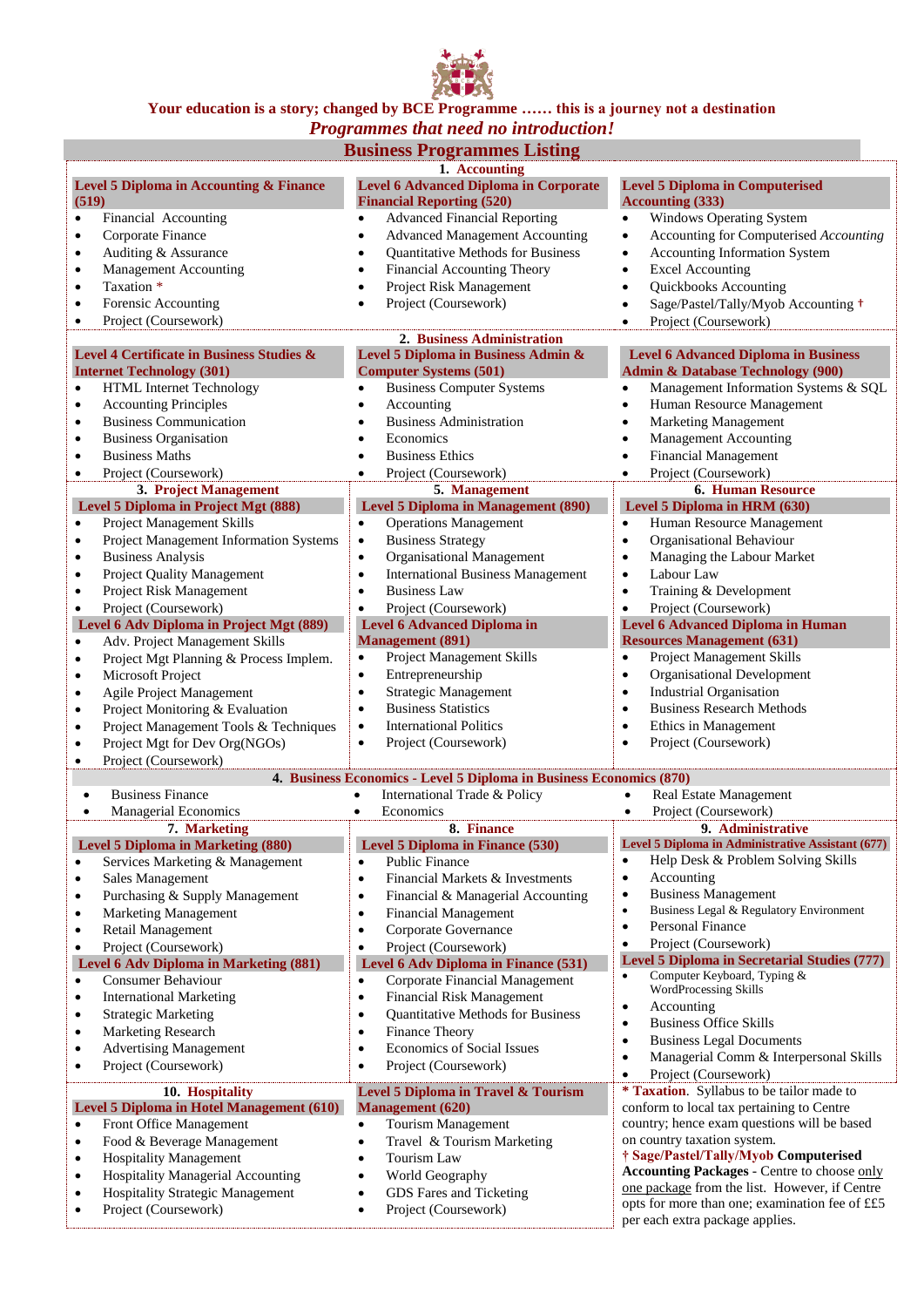

#### **Your education is a story; changed by BCE Programme …… this is a journey not a destination** *Programmes that need no introduction!*

| <i>Frogrammes that need no introduction:</i>                   |                                                                                     |                                                          |  |  |
|----------------------------------------------------------------|-------------------------------------------------------------------------------------|----------------------------------------------------------|--|--|
|                                                                | <b>Computing Programmes Listing</b><br>1. Information Technology                    |                                                          |  |  |
| <b>Level 3 Certificate in Information Systems</b>              | Level 5 Diploma in Information Technology (103)                                     | Level 6 Adv Diploma in Info Tech (104)                   |  |  |
| (102)                                                          | <b>Windows Operating System</b><br>$\bullet$                                        | Adv. Windows Desktop Operating Sy.<br>$\bullet$          |  |  |
| Introduction to Computers<br>$\bullet$                         | PowerPoint<br>$\bullet$                                                             | Email Communication & Internet Tech<br>$\bullet$         |  |  |
| <b>Business Information System</b><br>$\bullet$                | Word                                                                                | <b>Advanced Word</b><br>$\bullet$                        |  |  |
| Business English & Report Writing<br>$\bullet$                 | Excel                                                                               | <b>Advanced Excel</b>                                    |  |  |
| Project (Coursework)<br>$\bullet$                              | Access<br>$\bullet$                                                                 | <b>Advanced Access</b>                                   |  |  |
|                                                                | Project (Coursework)<br>$\bullet$                                                   | Project (Coursework)                                     |  |  |
|                                                                | 2. Computer Science                                                                 |                                                          |  |  |
| <b>Level 4 Cert. in Computer Fundamentals (105)</b>            | <b>Level 5 Diploma in System Design (401)</b>                                       | Level 6 Adv Diploma in Comp Science (907)                |  |  |
| <b>HTML</b> Internet Technology                                | <b>Business Computer Systems</b><br>$\bullet$                                       | Computer Systems Architecture                            |  |  |
| Introduction to Programming<br>$\bullet$                       | <b>System Design</b><br>$\bullet$                                                   | Database Technology                                      |  |  |
| <b>Computer Fundamentals</b><br>$\bullet$                      | <b>Network Fundamentals</b><br>٠                                                    | Management Science<br>$\bullet$                          |  |  |
| <b>QBasic Programming</b><br>$\bullet$                         | Pascal Programming                                                                  | Data Communications & Networking                         |  |  |
| <b>Business Maths</b><br>$\bullet$                             | <b>Operating System Management</b>                                                  | Software Engineering<br>$\bullet$                        |  |  |
| Project (Coursework)                                           | Project (Coursework)                                                                | C and VB .Net Programming<br>٠                           |  |  |
|                                                                |                                                                                     | Project (Coursework)                                     |  |  |
|                                                                | 3. Networking                                                                       |                                                          |  |  |
| <b>Basic Networking</b>                                        | <b>Specialised Routing Networking</b>                                               | <b>Specialised Unix Networking</b>                       |  |  |
| Level 4 Certificate in Networking (107)                        | Level 5 Diploma in IP Routing (111)                                                 | <b>Level 4 Certificate in Unix Networking (188)</b>      |  |  |
| <b>Networking Essentials</b><br>$\bullet$                      | <b>Technological Elements of Networks</b><br>$\bullet$                              | Overview of Operating Systems<br>$\bullet$               |  |  |
| <b>Windows Client Networking</b><br>$\bullet$                  | Internetwork Infrastructure<br>$\bullet$                                            | Introduction to SCO Unix<br>$\bullet$                    |  |  |
| Windows Server Admin & Implementation<br>$\bullet$             | IP Routing Technology<br>$\bullet$                                                  | Introduction to Linux<br>$\bullet$                       |  |  |
| <b>TCP/IP Network Architecture</b><br>$\bullet$                | <b>Connecting Routing Devices</b><br>$\bullet$                                      | Introduction to Solaris<br>$\bullet$                     |  |  |
| Network Security<br>$\bullet$                                  | Introduction to Telecommunications<br>$\bullet$                                     | Introduction to Shell Programming<br>$\bullet$           |  |  |
| Project (Coursework)<br>$\bullet$                              | Project (Coursework)<br>$\bullet$                                                   | Project (Coursework)<br>$\bullet$                        |  |  |
|                                                                |                                                                                     | <b>Level 5 Diploma in Unix Networking (189)</b>          |  |  |
| <b>Specialised Computing &amp; Networking</b>                  | Level 6 Advanced Diploma in Routing &                                               | Unix Performance Management<br>$\bullet$                 |  |  |
| Level 5 Diploma in PC Engineering &                            | Switching (112)                                                                     | SCO Unix Administration<br>$\bullet$                     |  |  |
| <b>Structured Cabling (108)</b>                                | <b>Advanced IP Routing</b><br>$\bullet$                                             | Linux Administration<br>$\bullet$                        |  |  |
| PC Engineering<br>$\bullet$                                    | Switching<br>$\bullet$                                                              | Solaris Administration<br>$\bullet$                      |  |  |
| Data Recovery & System Diagnostics<br>$\bullet$                | Adv. LAN, WAN & Switching Configuration<br>$\bullet$                                | Perl Programming<br>$\bullet$                            |  |  |
| <b>Structured Cabling</b><br>$\bullet$                         | Telephone Signalling Sy Technologies<br>$\bullet$                                   | Project (Coursework)<br>$\bullet$                        |  |  |
| Wireless Networking<br>$\bullet$                               | Fibre Optic Technology<br>$\bullet$                                                 |                                                          |  |  |
| <b>Computer Security</b><br>$\bullet$                          | Project (Coursework)<br>$\bullet$                                                   |                                                          |  |  |
| Project (Coursework)<br>$\bullet$                              | Level 5 Diploma in Windows Server Networking (200) - Specialised Windows Networking |                                                          |  |  |
| Windows Server Administration<br>$\bullet$<br>$\bullet$        | <b>Windows Server Active Directory</b>                                              | Windows Exchange Server                                  |  |  |
| <b>Windows Server Infrastructure</b><br>$\bullet$<br>$\bullet$ | Windows SQL Server Database Administration                                          | Project (Coursework)<br>$\bullet$                        |  |  |
| 4. Web Design                                                  | <b>5. Graphic Design</b>                                                            | 6. Programming                                           |  |  |
| Level 5 Diploma in eCommerce &                                 | Level 5 Diploma in Graphic Design (991)                                             | <b>Level 5 Diploma in Programming (601)</b>              |  |  |
| <b>Web Design (901)</b>                                        | Introduction to Computer Graphics                                                   | Programming Principles & Paradigms<br>$\bullet$          |  |  |
| eBusiness Fundamentals<br>٠                                    | PageMaker/InDesign<br>$\bullet$                                                     | C Programming<br>$\bullet$                               |  |  |
| <b>HTML</b> Authoring<br>$\bullet$                             | Illustrator<br>$\bullet$                                                            | VB .Net Programming<br>$\bullet$                         |  |  |
| <b>XML</b> Document Creation<br>$\bullet$                      | Photoshop<br>$\bullet$                                                              | C++ Programming<br>$\bullet$                             |  |  |
| JavaScript<br>٠                                                | CorelDraw<br>$\bullet$                                                              | Java Programming<br>$\bullet$                            |  |  |
| DreamWeaver                                                    | <b>AutoCAD</b><br>$\bullet$                                                         | Project (Coursework)<br>$\bullet$                        |  |  |
| Flash<br>٠                                                     | Project (Coursework)<br>$\bullet$                                                   |                                                          |  |  |
| Project (Coursework)<br>٠                                      |                                                                                     | <b>Level 6 Advanced Diploma in Programming</b>           |  |  |
| <b>Level 6 Adv Diploma in Web Development</b>                  | Level 6 Adv Diploma in Graphic Design (992)                                         | (602)                                                    |  |  |
| (902)                                                          | Adv Windows Desktop Operating System<br>$\bullet$                                   | <b>Advanced Operating System Principles</b><br>$\bullet$ |  |  |
| Advanced HTML<br>$\bullet$                                     | <b>Computer Animation</b><br>$\bullet$                                              | <b>Advanced C Programming</b><br>$\bullet$               |  |  |
| Advanced JavaScript<br>٠                                       | Photography & Video Editing<br>٠                                                    | Advanced VB .Net Programming<br>$\bullet$                |  |  |
| Web Server Configuration<br>٠                                  | Adobe Acrobat<br>$\bullet$                                                          | Advanced C++ Programming<br>$\bullet$                    |  |  |
| ASP .Net                                                       | Advanced AutoCAD<br>$\bullet$                                                       | <b>Advanced Java Programming</b><br>$\bullet$            |  |  |
| PhP<br>٠                                                       | Project (Coursework)<br>$\bullet$                                                   | Project (Coursework)<br>$\bullet$                        |  |  |
| Project (Coursework)<br>٠                                      |                                                                                     |                                                          |  |  |
|                                                                | 7. Database                                                                         |                                                          |  |  |
|                                                                | <b>Level 5 Diploma in Database Administration (990)</b>                             |                                                          |  |  |
| Oracle SQL                                                     | Oracle Database Administration                                                      | Oracle Solaris Network Administration                    |  |  |
| Oracle PL/SQL<br>٠                                             | Windows SQL Server Database Admin                                                   | Project (Coursework)<br>$\bullet$                        |  |  |
| Level 5 Diploma in Database Developer (997)                    |                                                                                     |                                                          |  |  |
| Programming the Web using HTML & XML<br>$\bullet$              | Oracle Reports Developer<br>$\bullet$                                               | Oracle JDeveloper<br>$\bullet$                           |  |  |
| Oracle Forms Developer<br>٠                                    | Oracle Designer<br>$\bullet$                                                        | Project (Coursework)<br>٠                                |  |  |